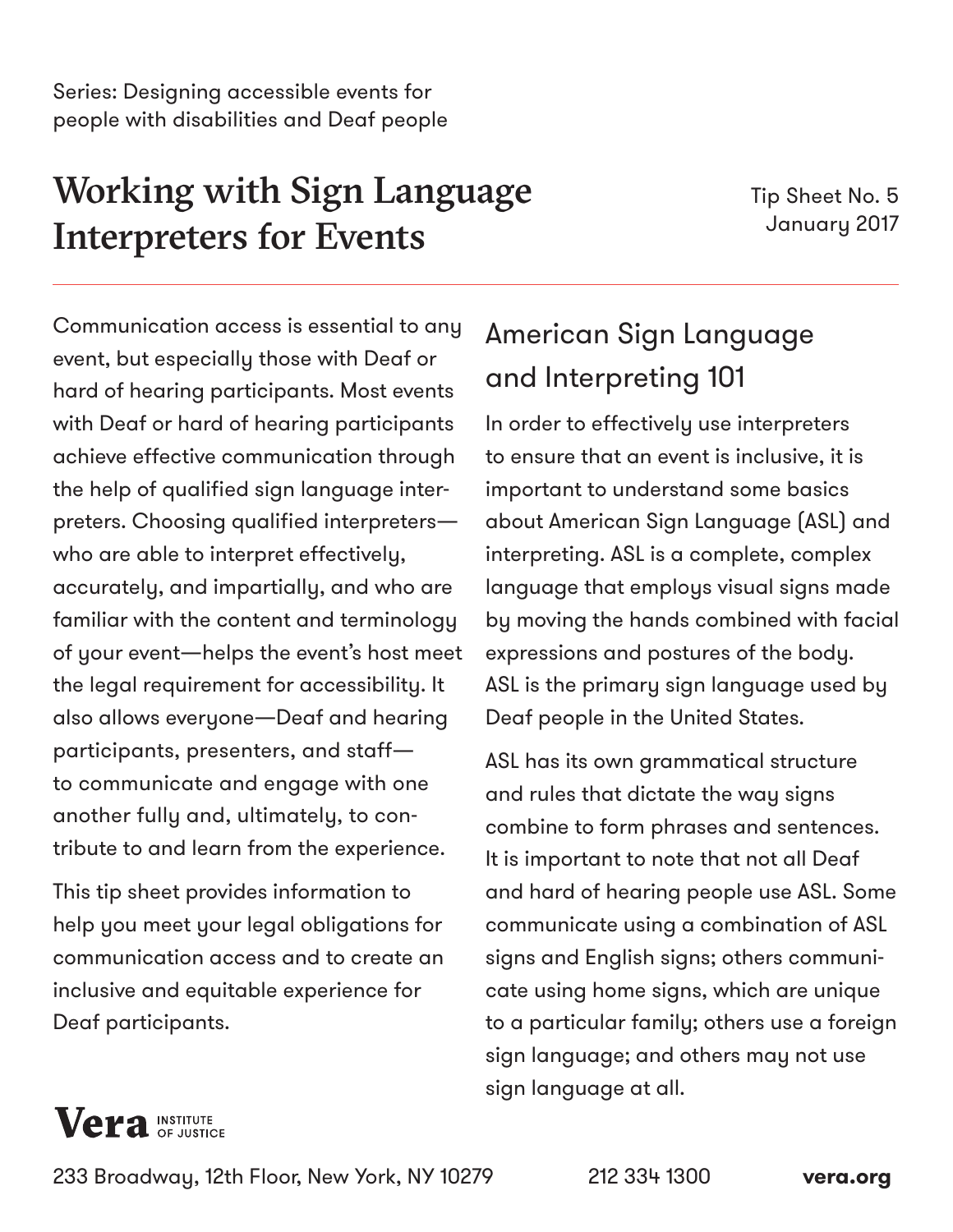#### **Federal legal requirements: the Americans with Disabilities Act (ADA)**

The ADA requires that state and local governments and businesses and nonprofit organizations that serve the public offer Deaf and hard of hearing people an equal opportunity to benefit from and participate in the services they offer. These entities are required to provide auxiliary aids and services, including qualified interpreters, to ensure effective communication with Deaf and hard of hearing people.

Section 504 of the Rehabilitation Act prohibits organizations that receive federal funding from excluding people on the basis of disability or denying them an equal opportunity to receive program benefits and services. Programs receiving any federal funding, therefore, must afford Deaf and hard of hearing people the same opportunities to engage in their services as those who are not Deaf or hard of hearing.

ASL interpreters are highly skilled professionals who are able to facilitate cross-cultural communication between Deaf and hearing people. Interpreters must be able to understand a person's spoken English as well as their intent and be able to accurately, quickly, and comfortably communicate them via ASL to a Deaf person. They must also be able to understand a person's signs and intent and be able to accurately and quickly communicate them via spoken English.

The Registry of Interpreters for the Deaf (RID), a national professional association, certifies interpreters. To receive certification, interpreters undergo tests on their expressive and receptive signing,

sign-to-voice, and voice-to-sign skills. RID maintains a list of interpreters who have the necessary certifications. It supports its members and encourages the growth of the interpreting profession through the establishment of a national standard for qualified sign language interpreters, ongoing professional development, and adherence to a code of professional conduct.

### **Types of sign language interpreters**

The most common types of interpreters are:

> **American Sign Language interpreter:** An ASL interpreter translates from spoken English to American Sign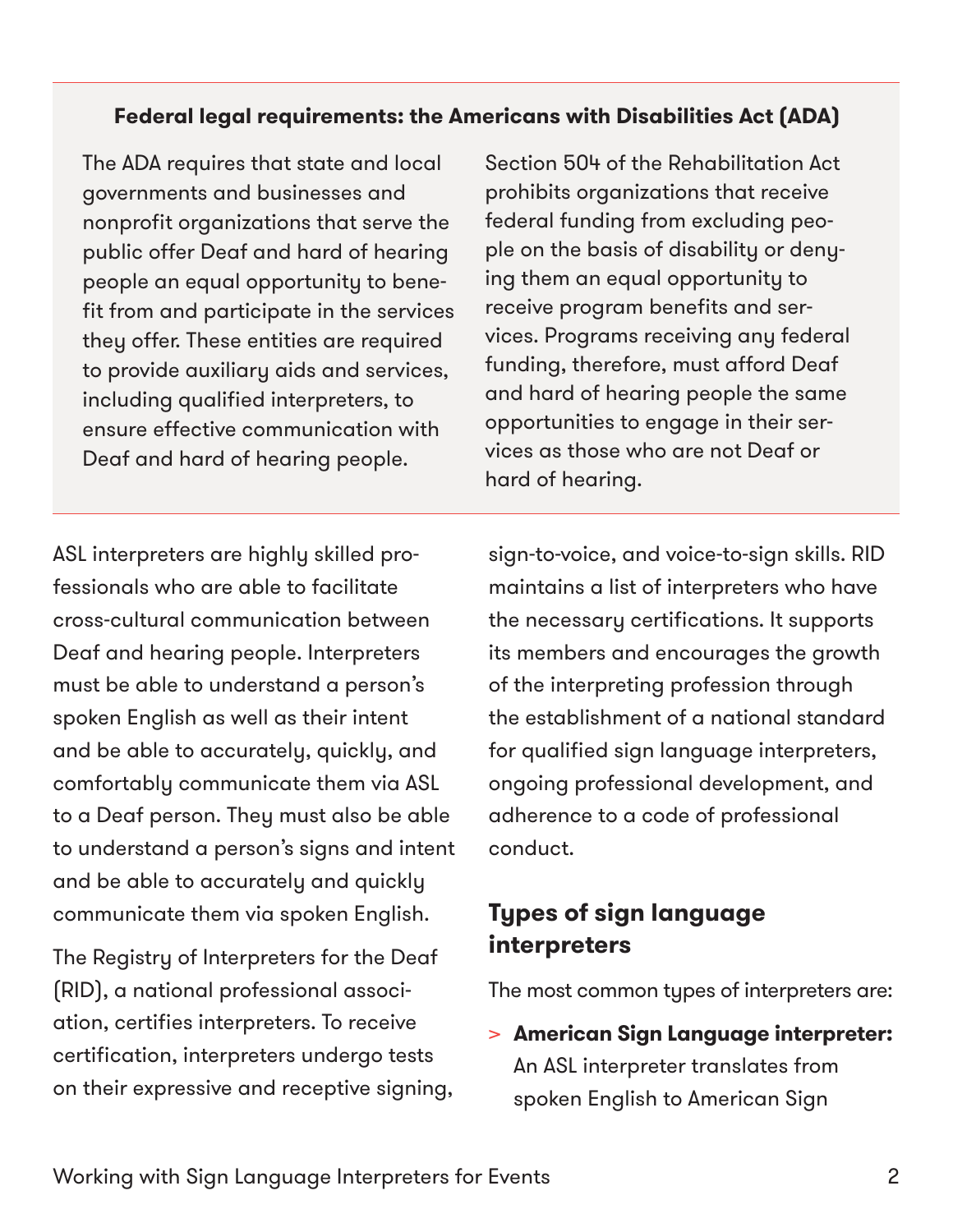Language (ASL). When a Deaf participant responds in ASL, the interpreter then voices for that person.

There are two common sub-types of ASL interpreting:

- a. Tactile interpreting: Tactile interpreting is sign language received by sense of touch with one or both hands, commonly used by deaf-blind individuals. A tactile interpreter signs or fingerspells to a person by placing a hand under the hand of that person to convey the information being shared by feel.
- b. Low-vision interpreting: Low-vision interpreting is sign language at a close visual range and/or within a limited space, commonly used by people with vision loss who can only read signs at close range. Steps may also be taken to ensure a Deaf person can see the interpreter as clearly as possible, such as setting up a black drape behind the interpreter.
- > **Certified Deaf Interpreter (CDI):** A CDI is a person who is Deaf or hard of hearing and has been certified as an interpreter by the Registry of Interpreters for the Deaf. A CDI is fluent in both English and ASL and can provide cultural and linguistic expertise.

As a native signer, a CDI can identify subtleties and nuances in a Deaf person's communication, particularly for those who didn't grow up learning ASL. Most often, a CDI and hearing ASL interpreter will work together.

## **Interpreter standards and finding qualified interpreters**

According to the Registry of Interpreters for the Deaf, basic standards that interpreters should meet include:

- > accuracy and fidelity to the original message and intent;
- > confidentiality;
- > impartiality;
- > respect for persons;
- > maintaining role boundaries;
- > accountability;
- > professionalism; and
- > continued competence.

The ADA requires public entities to provide Deaf and hard of hearing people with qualified interpreters. In the domestic and sexual violence fields, at a minimum, this means finding an interpreter who is familiar with key terms and concepts, or even better, an interpreter who has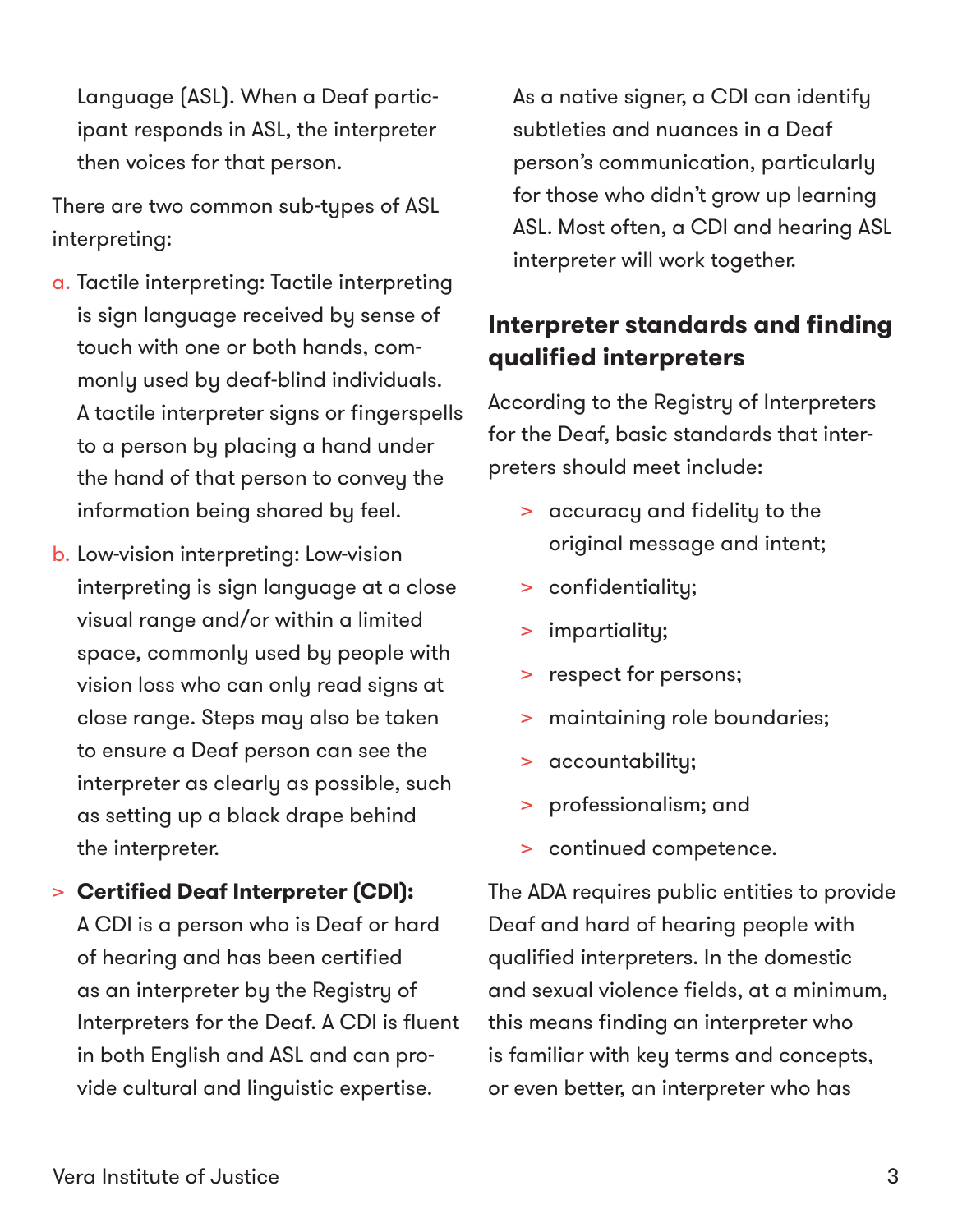received in-depth training on understanding domestic and sexual violence and the impact of trauma.

Because of the additional skill set needed to interpret in a domestic and sexual violence setting, it can take two-to-three months to find and secure interpreters with the expertise to meet your needs.

# Providing effective interpreting for your events

As soon as you determine the location, format, and size of your event [\(https://](https://perma.cc/5QVM-JUXQ) [perma.cc/5QVM-JUXQ\)](https://perma.cc/5QVM-JUXQ), start identifying potential interpreters. Ask your Deaf faculty or Deaf colleagues if they have recommendations for qualified interpreters in the geographic area where you will be hosting the event. Once your participants register, reach out to Deaf participants and ask them for their preferred interpreters. Additionally, the Registry of Interpreters for the Deaf has a searchable database of interpreters and interpreter referral services [\(https://perma.cc/](https://perma.cc/J3G4-GHR7) [J3G4-GHR7](https://perma.cc/J3G4-GHR7)[\)](http://www.rid.org).

There are a number of considerations you should keep in mind in order to provide effective interpreting for Deaf and hard of hearing participants. These considerations—including asking participants

about their interpreting needs when they register, figuring out the appropriate number of interpreters to hire, and preparing interpreters for your event—are discussed in the following sections.

# **Registration for your event**

When designing registration materials, make sure to include questions about what accommodations your participants will need. Getting this information at the preliminary stage will allow you to prepare for this essential area of accommodation. Here is sample language you can use to learn about your attendees' interpreting needs:

Please indicate your interpreting needs from the list below:

- > American Sign Language
- > certified/Deaf Interpreter
- > close/low vision interpreting
- > tactile interpreting
- > other (Please specify.)

Deaf people are experts in their individual communication needs. Once you receive an interpreting request, reach out to the Deaf participant to make sure you identify an interpreter with the matching skill set.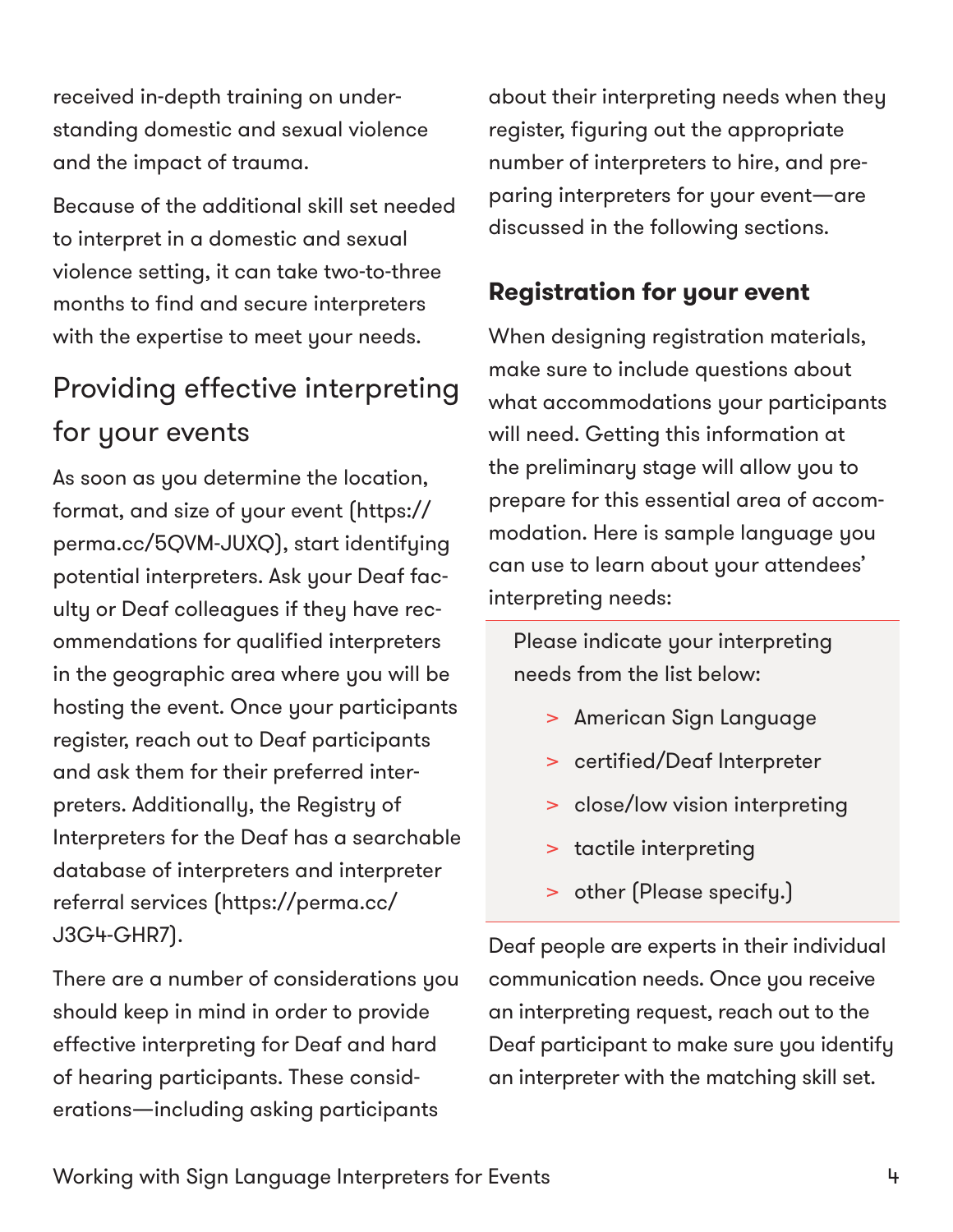# **How many interpreters should you hire?**

A variety of factors determine the number of interpreters you need to hire for your event. The first consideration is that interpreters work in two-person teams. Sign language interpreting can be physically, emotionally, and mentally demanding for interpreters. The industry standard is to have two interpreters work as a team, allowing one to take a break while the other is interpreting, thereby increasing the accuracy and quality of interpreting.

There are two general approaches to determining how many interpreters you need:

> Have one team of interpreters for each Deaf participant. This allows Deaf

participants to sit anywhere in the room and increases opportunities for them to network with colleagues.

> Have one team of interpreters per session if all of your Deaf participants require the same type of interpreting. This requires Deaf participants to sit in a specific area of the room to ensure a clear line of sight to the interpreters and may limit networking opportunities.

Other factors, such as the size of your event, the number of co-occurring sessions, and types of interactive activities also affect how many interpreters you need. Below are several scenarios to give you a sense of how the above factors determine the number of interpreters needed at an event.

#### **Example A: A specialized training**

An organization is hosting a one-day training on technology and safety. The training will take place from 9:00 a.m.–4:30 p.m. The curriculum uses a mix of lecture, small group discussion, and interactive exercises. One Deaf person registered for the training and requested American Sign Language interpreters.

**Number of interpreters needed:** Two ASL interpreters

The two interpreters will work together as a team to interpret for the Deaf participant. Since there will only be two interpreters on site, the host organization will need to coordinate with the interpreters to ensure they are able to take breaks during the training and that the Deaf participant will receive interpretation during networking breaks.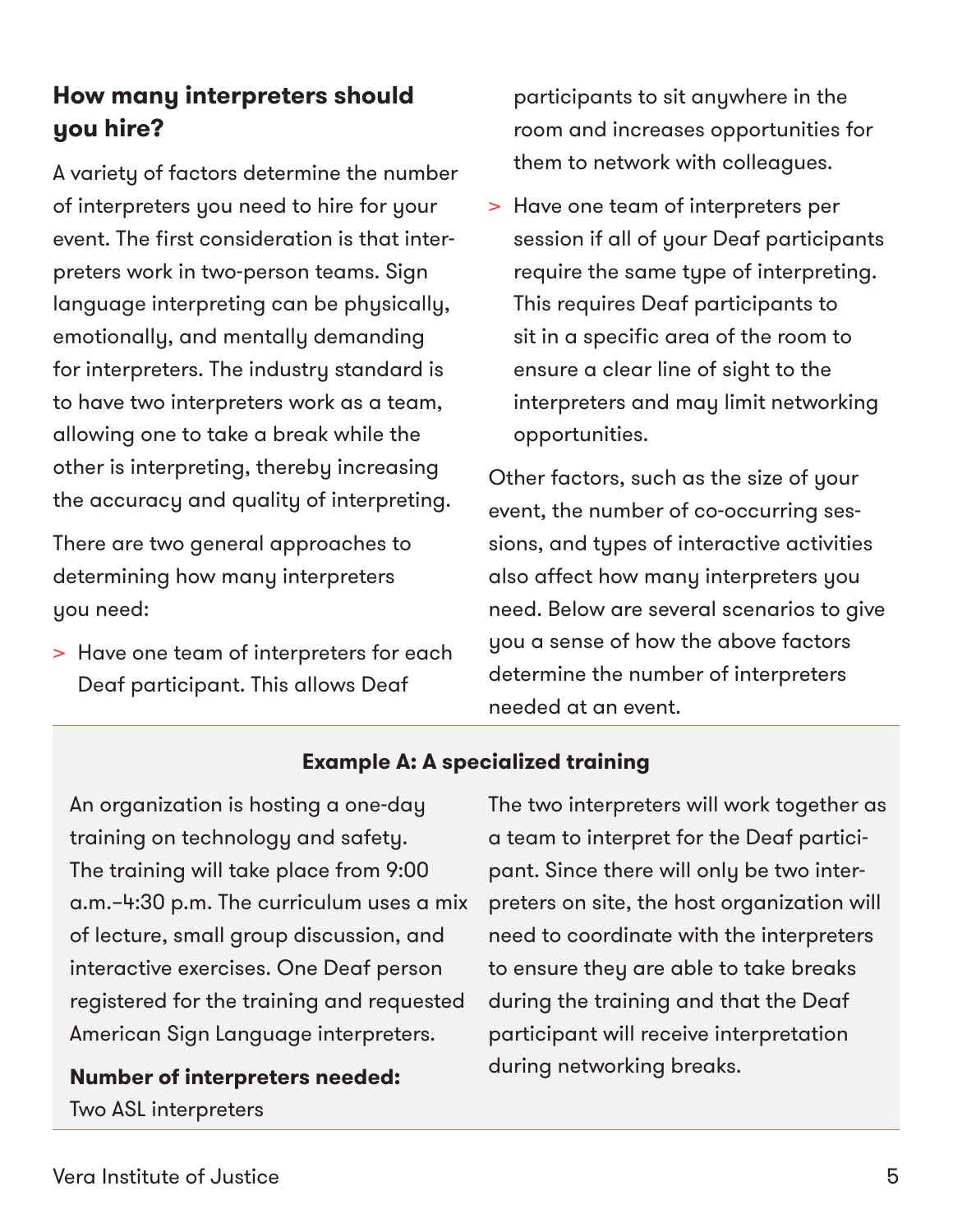#### **Example B: A curriculum development meeting**

An organization is hosting a two-day meeting to develop a curriculum for a national law enforcement training. Three experts who are Deaf will be invited to participate. Two Deaf participants requested ASL interpreting and another Deaf participant required low-vision interpreting. The meeting will take place from 9:00 a.m.–5:00 p.m. on both days. During the meeting, the organizers will facilitate large group discussions to generate training goals, topics, and a draft agenda. They will also divide the group into small workgroups to identify learning objectives and activities for each session.

#### **Number of interpreters needed:**

Four ASL interpreters; two ASL interpreters with expertise in low-vision interpreting

In this case, two of the Deaf experts require ASL interpreting while another Deaf expert requires low-vision interpreting. Because the meeting will break into small workgroups, best practice would be to hire two interpreters per Deaf person to allow each Deaf person to attend the desired small workgroup session.

#### **Example C: A conference**

An organization is hosting a two-day national conference on ending sexual violence. The conference will take place from 8:30 a.m.–5:00 p.m. on both days with a film showing occurring from 6:00 p.m.–8:00 p.m. on the first day. On both days, the conference agenda comprises a morning and afternoon plenary session and six morning and afternoon workshops. Three Deaf people

registered for the event and requested American Sign Language interpreters.

#### **Number of interpreters needed:**

Six ASL interpreters at peak times for the conference agenda; two ASL interpreters for after-hours activities

In this complex scenario, the organization has several options in terms of the number of interpreters needed. As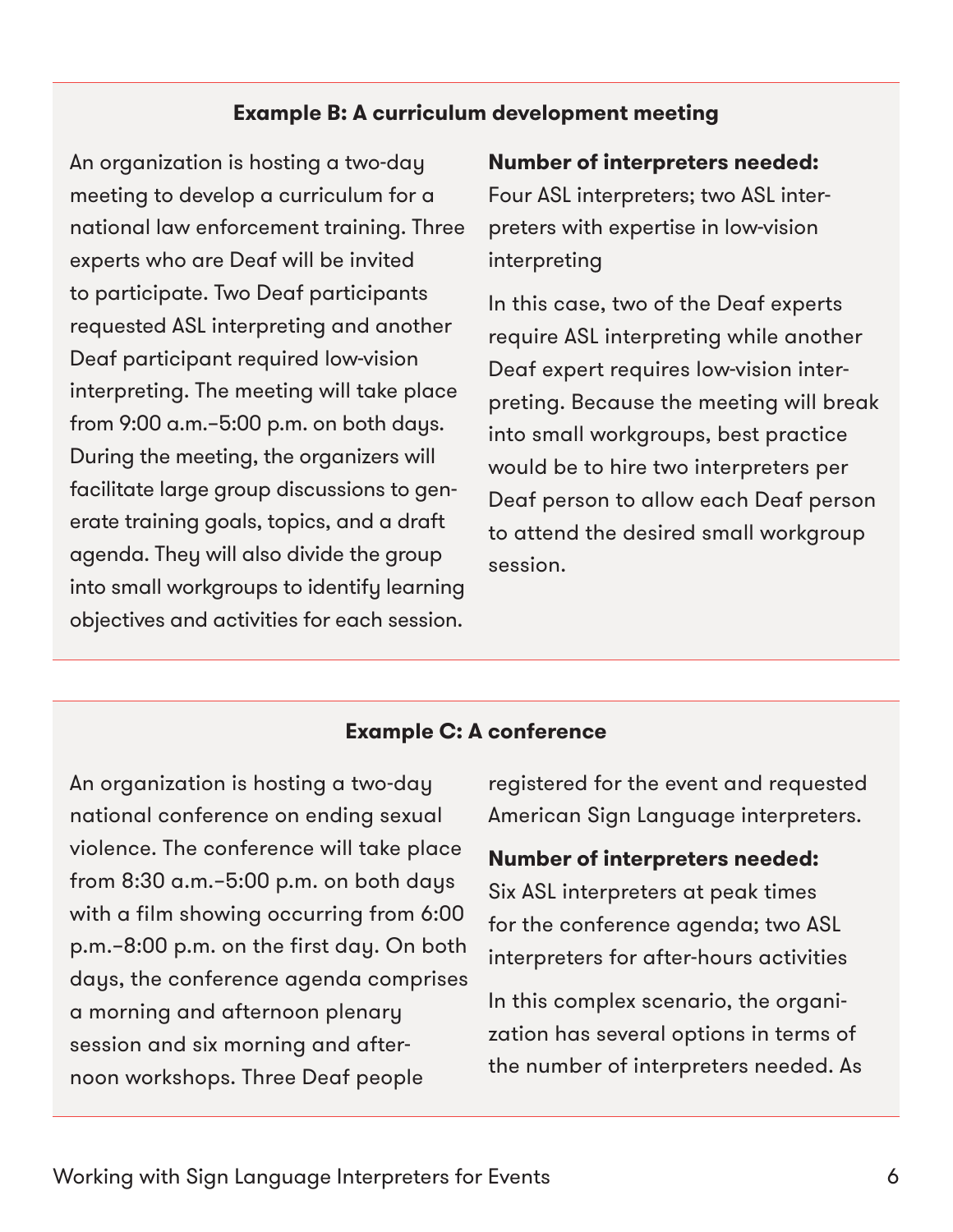#### **Example C: A conference** (continued)

a general principle, it's best to break down the conference into its distinct components and identify the number of interpreters for each. In this example, there are three components: plenary sessions, workshop sessions, and afterhours activities.

#### > **plenary sessions**

(two-to-six interpreters): If the event will provide reserved seating for Deaf people at the front of the room, two interpreters will be needed for on-stage interpreting. On the other hand, if event hosts want to offer seating choice to the Deaf participants so that they can easily network with their colleagues, six interpreters would be needed for interpreting conversations around tables.

#### > **workshop sessions**

(six interpreters):

If all participants are asked to register for workshop sessions in advance of the conference, the event organizer can use that information to determine which workshop sessions will need interpretation based on which sessions the Deaf participants plan to attend.

This type of polling is not a common practice. Moreover, using this information to secure interpreters may create a differential experience between Deaf attendees and their hearing counterparts, as Deaf attendees would not be able to change their mind onsite. A better option is to assume the highest number of interpreters. In this example, six interpreters would allow for each of the three Deaf participants to attend their own workshop session.

#### > **after-hours activity**

(two interpreters):

If the event hosts are organizing afterhours activities, they are responsible for ensuring those events are accessible to people with disabilities and Deaf people. For film screenings, if the films are not captioned or if there will be any discussion accompanying the films, two interpreters are needed. In this case, it's probably best to contract with two additional interpreters (not those who interpreted throughout the day).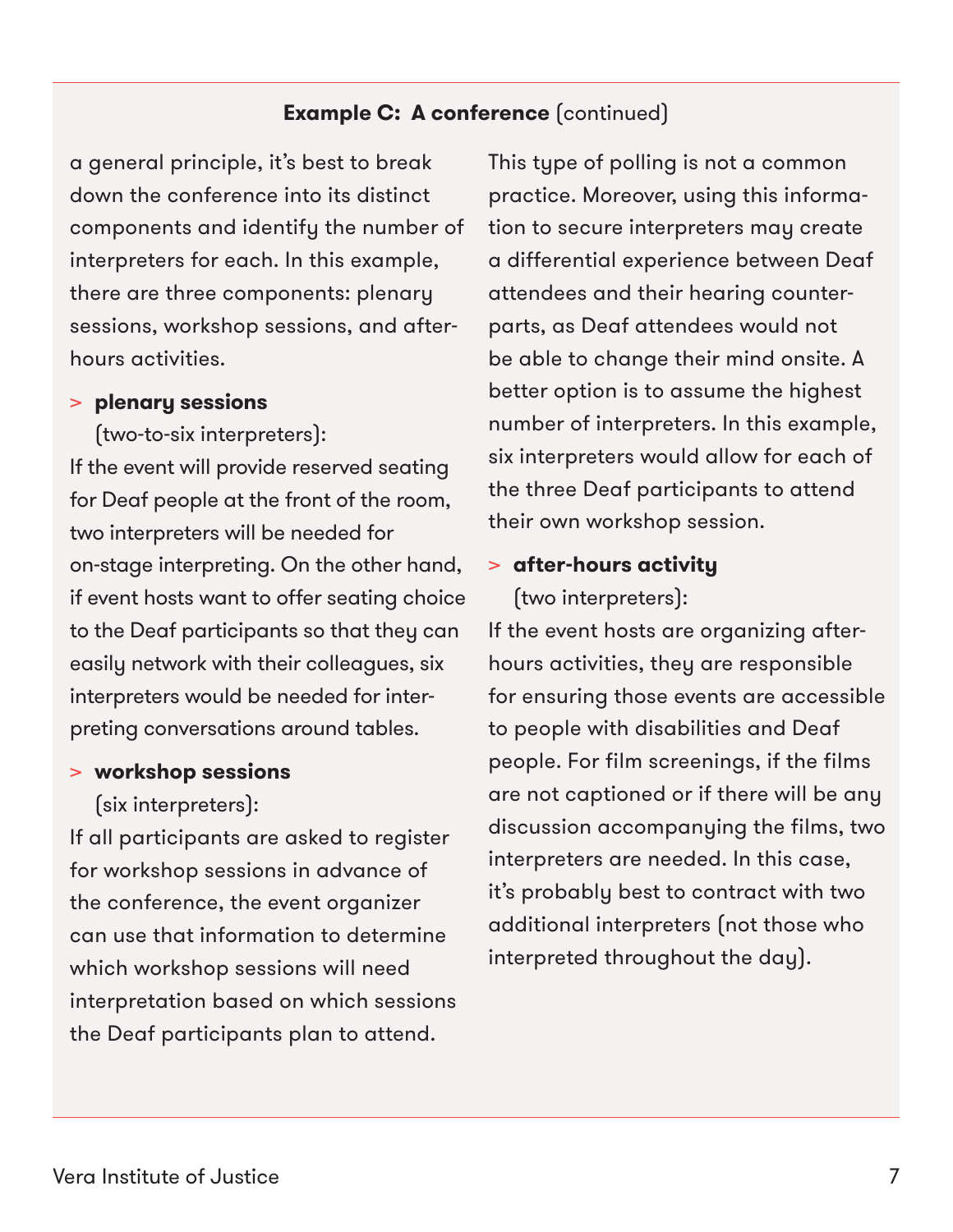# **Should you hire an interpreter coordinator?**

When hosting larger events, or events at which you anticipate a large number of Deaf faculty and/or Deaf presenters, you may want to consider hiring an interpreter coordinator, who can help you:

- > identify and recruit qualified interpreters for your event;
- > figure out how many interpreters you need and your interpreting schedule for the event;
- > ensure that you are matching your Deaf attendees' needs with interpreters who have those skills;
- > set up your space to optimize the interpreting experience; and
- > problem-solve during the event as interpreting needs or issues arise.

# **Contracting with interpreters**

When contracting with interpreters, be as explicit and detailed about your event as you can be. Address the following when contracting with an interpreter:

> Clarify interpreters' rates and terms. In advance of your event, ask the interpreter for rates and terms. According

to the Center on Victimization and Safety at the Vera Institute of Justice, many interpreters work on an average hourly rate ranging from \$55–\$85. For conferences, interpreters may charge a day rate. Ask about terms (such as cancellation policy, assignment minimum of hours, etc.) and once agreed upon, clearly state these terms in your contract.

- > Spell out event details. In addition to providing the address for the event in the contract, include details such as parking location, floor and room number(s)/name(s), and dress code.
- > Detail the interpreting schedule. Provide a detailed schedule of your event in the contract. Be sure to schedule interpreters not only for the training sessions, but also for registration, after-hours events, and networking periods. Be sure to allow time for meals for your interpreters.
- > Include travel time compensation rates. Should interpreters be traveling to your event, compensation for travel time is an industry standard. Clearly lay out the travel compensation in the contract.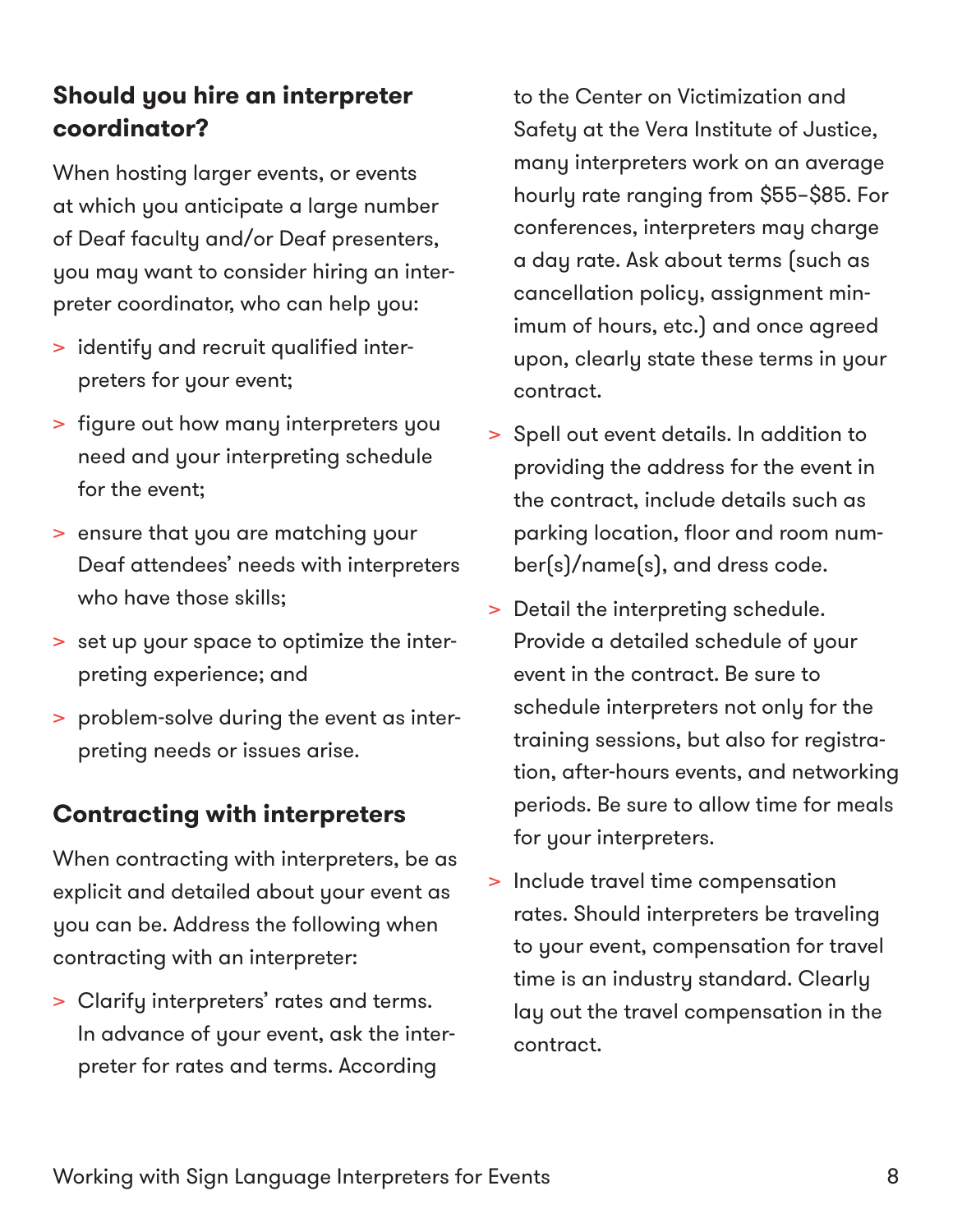> Remember to have a cancellation clause. Pay particular attention to the cancellation clause so that you know how far in advance you need to cancel interpreters without incurring any fees.

# **Preparing interpreters in advance**

To improve the quality of the interpretation process, ensure that your interpreters are prepared. There are several ways you can do this:

- > **Send materials in advance.** E-mail copies of PowerPoint presentations, handouts, and the event agenda in advance of the event to allow the interpreters to familiarize themselves with the material and terminology that they will be using.
- > **Conduct an interpreter orientation.** Before the event, review your approach to communication access, expectations and schedule, common terminology and signs used in the domestic and sexual violence field, and any other relevant information. This could take the form of a one-hour meeting on the first morning of or the evening before the event.
- > **Host a meet-and-greet event for interpreters and Deaf participants.**

A meet-and-greet gives interpreters an

opportunity to learn about the communication needs of the Deaf participants and for Deaf participants to share sign choices and establish a shared vocabulary with the interpreters. It also gives interpreters an opportunity to communicate to the Deaf participants the host organization's approach to and philosophy of interpreting, including such details as whether there will be interpretation during scheduled breaks.

# **On-site considerations**

As part of the planning process, there are several important on-site considerations for creating an optimal interpreting environment.

> **audio-visual aids** – Microphones ensure that everyone, especially those who are hard of hearing and may be using assistive listening devices, can hear the information presented at your event. In addition, microphones ensure that interpreters can dedicate their full attention to interpretation without straining to hear. Tripod screens are also often used at events for PowerPoint presentations, videos, or broadcasts of the event. Multiple screens may be needed to ensure all attendees, including Deaf and hard of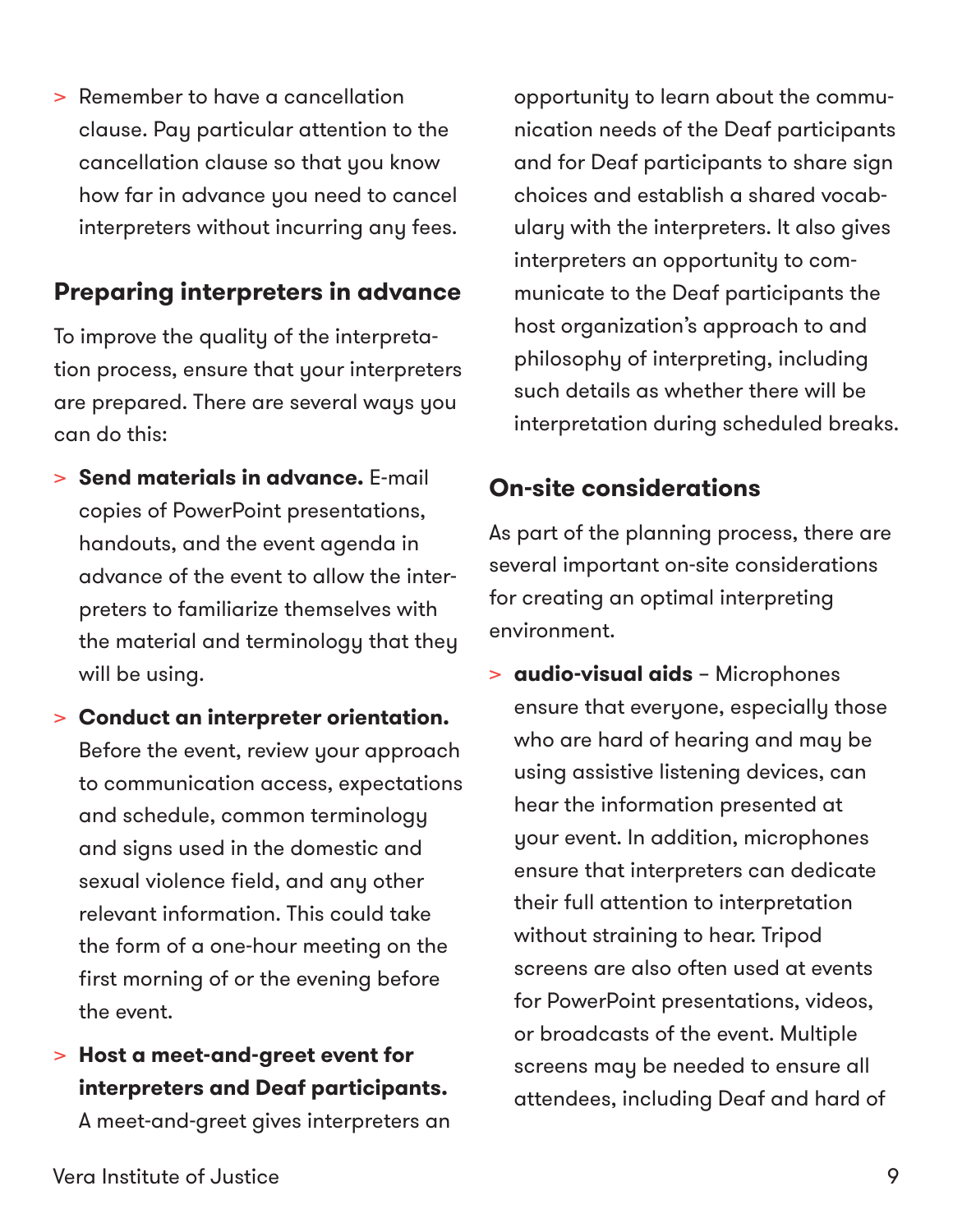hearing attendees who rely heavily on visual information, have a clear line of sight to the screens.

- > **adjustments to the backdrop** Many event spaces have intricate wallpaper and other decorations, such as mirrors, that can be distracting to and cause eyestrain for Deaf participants. Consider bringing in a solid-colored backdrop if a significant portion of your event is occurring in an area with extremely busy walls.
- > **lighting** Florescent bulbs can cause a great deal of eyestrain for Deaf people. If you're using a small meeting space with florescent lighting, you may want to bring in other types of lighting to reduce eyestrain. Additionally, if you dim the lights during a presentation, for example to show a video, make sure attendees can still see the interpreters.
- > **placement and line of sight** Deaf participants need a clear line of sight to interpreters and speakers. Before the event, discuss these placement issues with interpreters and Deaf people to ensure there are no obstructions, such as pillars.

> **frequent communication and check-ins** – The best way to know if you're meeting the communication needs of Deaf participants is to ask them directly. Check in with Deaf participants throughout the event to see if there's anything you can do to improve their language access.

# Evaluating interpreters

One vital aspect of ensuring effective interpreters for events is routine postevent evaluation. Ask Deaf participants for their impression of their interpreters and review all valuable feedback.

Include a question on your evaluation form about the quality of interpreters and how you might improve language access in the future. Also consider directly following up with Deaf participants about their experience after the event. This information can help you determine whether to contract with a particular interpreter in the future. Interpreters should also receive Deaf participants' constructive feedback after each event.